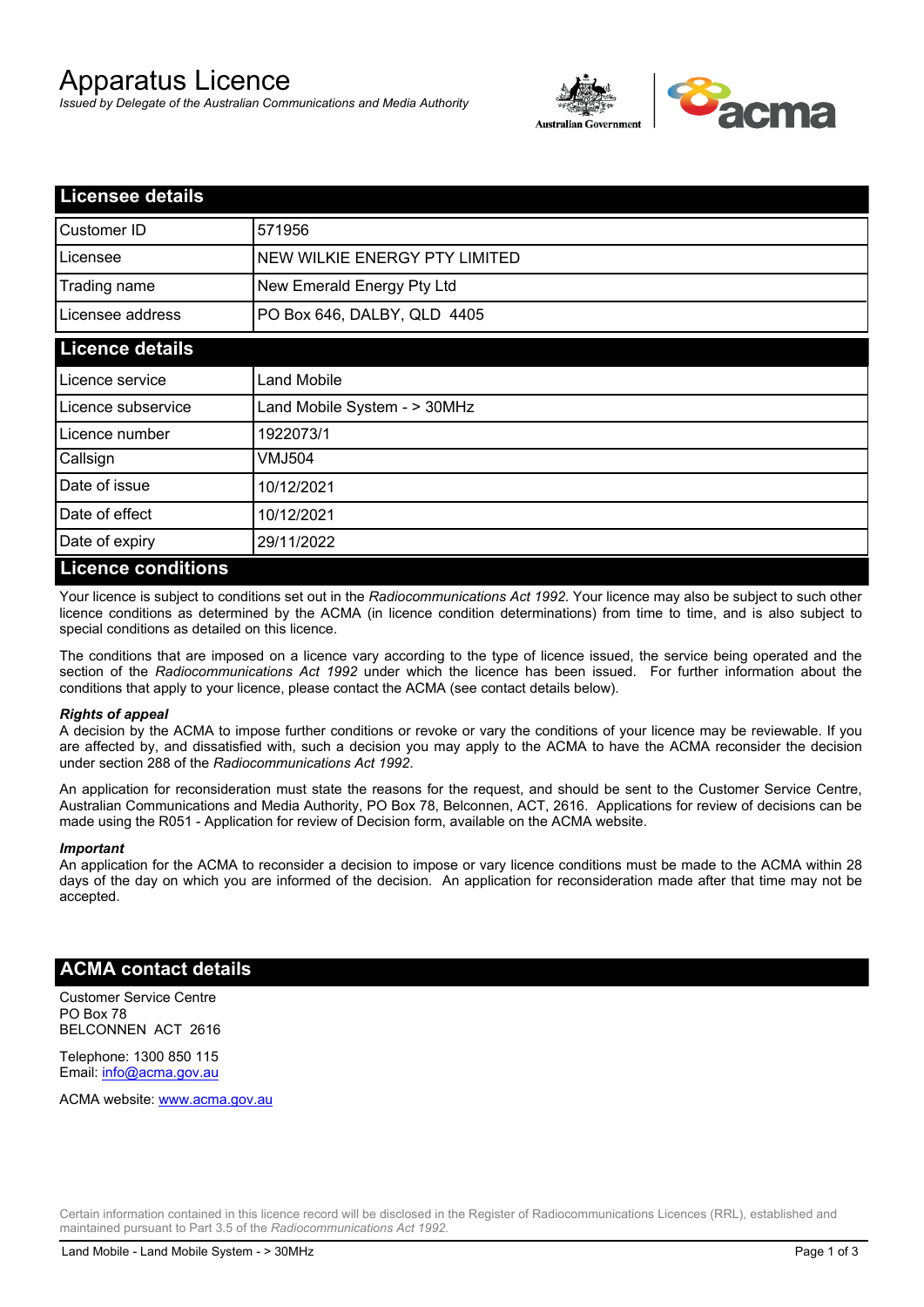## **Advisory Notes applying to licence no.: 1922073/1**

Conditions applicable to the operation of Land Mobile System station(s) authorised under this licence can be found in the Radiocommunications Licence Conditions (Apparatus Licence) Determination and the Radiocommunications Licence Conditions (Land Mobile Licence) Determination. Copies of these determinations are available from the ACMA and from the ACMA home page (www.acma.gov.au).